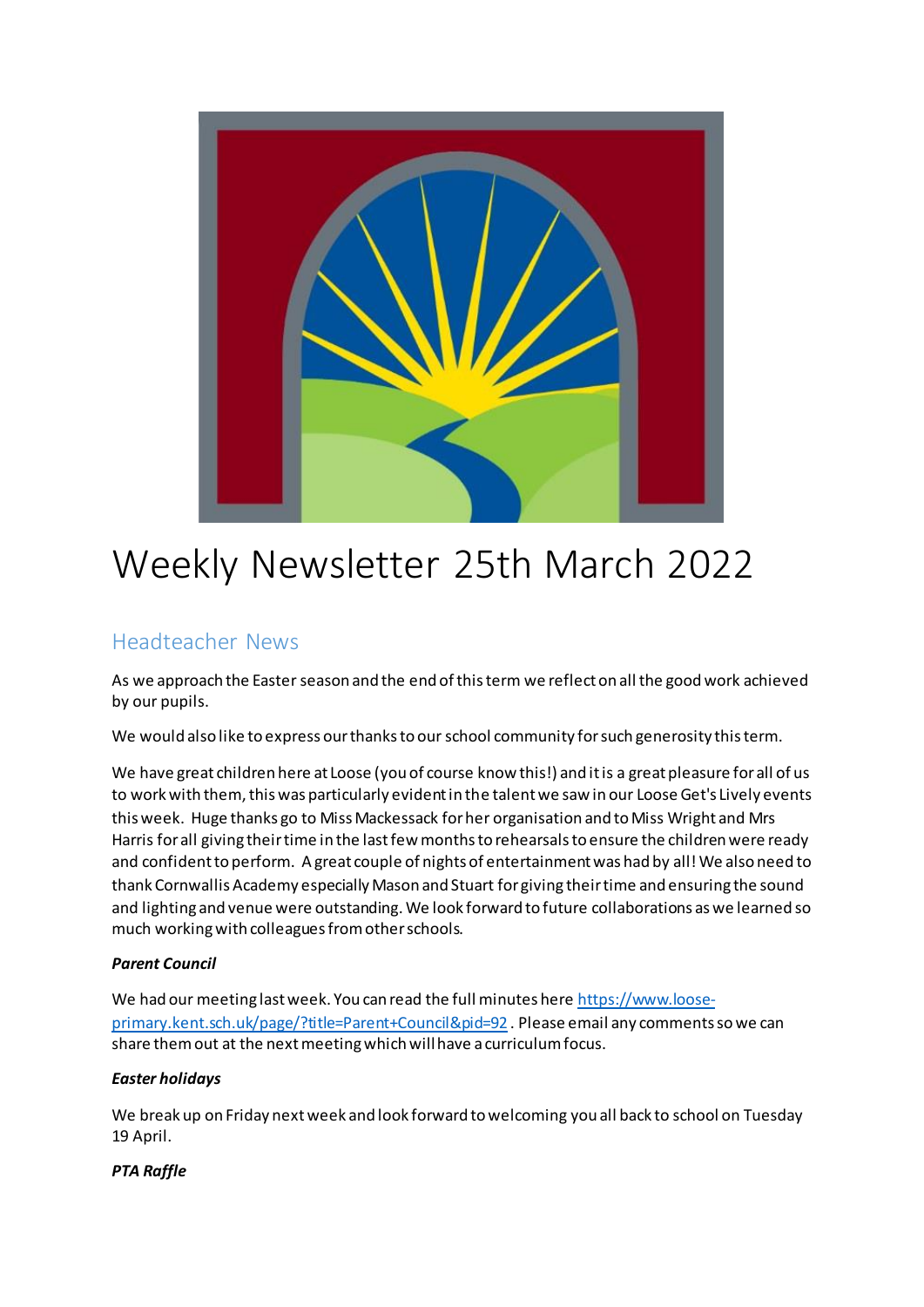We drew the raffle last Friday and will contact you should you need to collect items (e.g large hampers / alcohol) that we cannot send home with your children. Thank you for supporting another PTA event and thank you of course to our great PTA who continue to think of lovely ways to raise money for school.

Have a lovely weekend

Sarah Holman



### Assistant Headteacher News

Mr Hogwood here this week. I have been blown away by the generosity of our school community with the donations for Ukraine and Comic relief. We raised *£1477 for Ukraine and £634 for Comic Relief* which is amazing! Thank you so much for all the support to these very worthy causes. I have had the pleasure of attending 'Loose Gets Lively'this week and I was overwhelmed with the talent on show. It takes a lot of courage and determination to perform in front of an audience (just ask some of our teachers!) and deliver with such maturity and excellence. I could see the confidence growing in each and every one of them during their performances. It shows that by pushing yourself out of your comfort zone great things can happen. Initially it can seem scary, but the end results can be fantastic. Thanks must be said to Miss Mackessack, Miss Wright, Mr Corcoran and Mrs Harris for rehearsing with the acts and supporting them during the show. It has demonstrated how the expressive arts can be such a vital tool in supporting wellbeing and long may it continue!

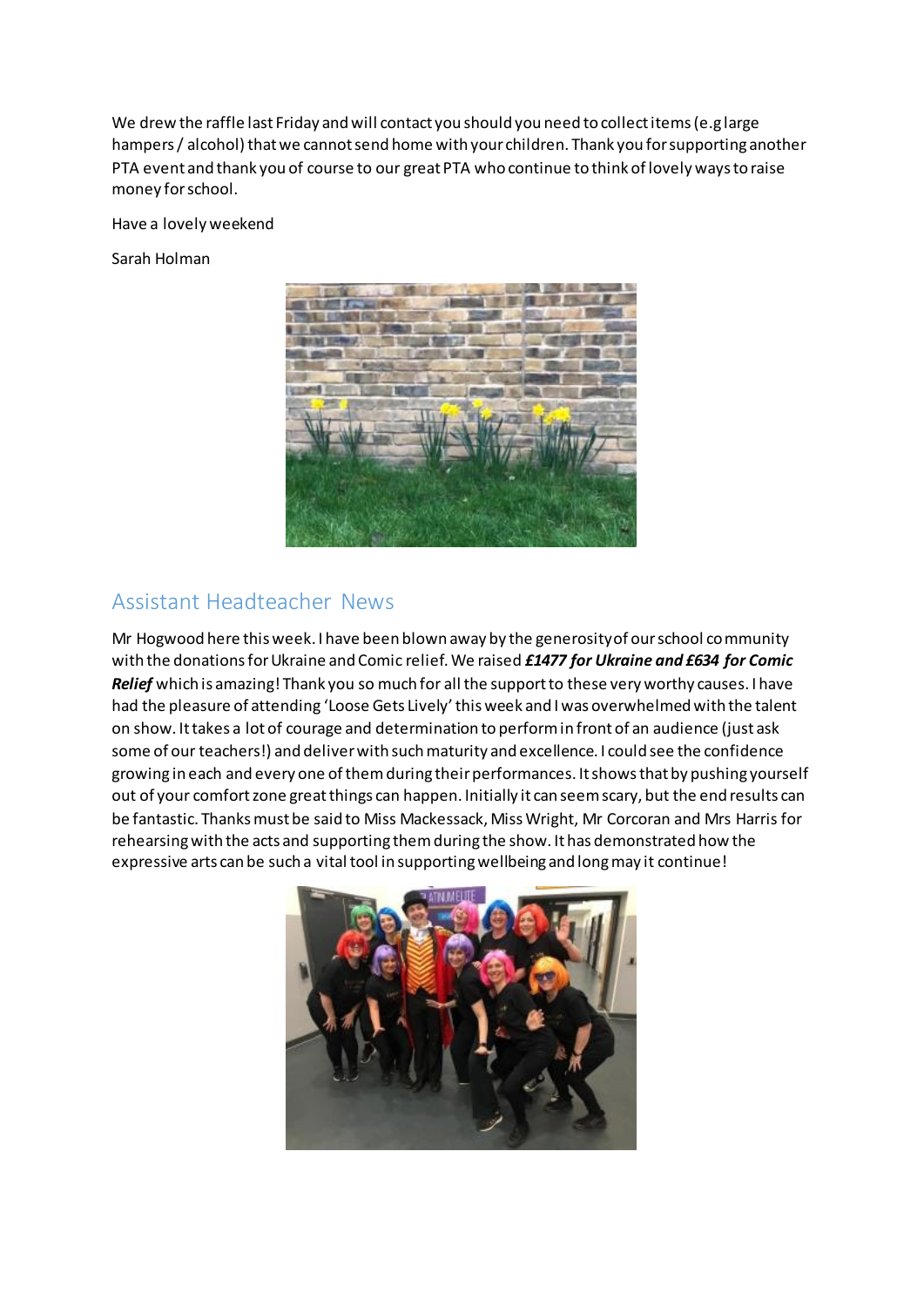# Easter Church Services

We will be celebrating Easter at All Saints Church, Loose next Friday 1st April. The children will be attending in three groups as the church cannot accommodate the whole school in one sitting.

Parents/carers are very welcome to come and join us in church and we have also included the time you should arrive so that you can be there at the same time as your child. There is limited space at the back so you may need to stand if there is not enough seating. If you bring younger siblings along could you please take them out if they are upset or being noisy as it's very unsettling for the children doing bible readings etc. Thank you for your co-operation in this matter to make sure things run smoothly and are enjoyable for everyone. You will need to wait outside the church for each service so bring a brolly if wet! You are welcome to stay for 2 or all 3 services if you have a child in different ones!

**Group 1 - leaving school at 9am for a church service starting at 9.15am**

*Crystal, Diamond, Tanzanite, Amber, Emerald, Amethyst, Quartz*

**Group 2 - leaving school at 9.45am for a church service starting at 10.00am**

*Pearl, Sapphire, Aquamarine, Coral, Onyx, Topaz, Zultanite*

**Group 3 - leaving school at 10.30am for a church service starting at 10.45am**

*Opal, Moonstone, Turquoise, Jade, Ruby, Sunstone, Peridot*

| Group                                                           |                | $\overline{2}$   | 3               |
|-----------------------------------------------------------------|----------------|------------------|-----------------|
|                                                                 | Crystal        | Pearl            | Opal            |
| Classes                                                         | <b>Diamond</b> | <b>Sapphire</b>  | Moonstone       |
|                                                                 | Tanzanite      | Aquamarine       | Turquoise       |
|                                                                 | Amber          | Coral            | Jade            |
|                                                                 | Emerald        | Onyx             | <b>Ruby</b>     |
|                                                                 | Amethyst       | Topaz            | <b>Sunstone</b> |
|                                                                 | Quartz         | <b>Zultanite</b> | Peridot         |
| Time<br>children<br>leaving<br>school                           | 9.00am         | 9.45am           | 10.30am         |
| <b>Time for</b><br>parents/<br>carers to<br>arrive at<br>church | $9.15$ am      | 10.00am          | 10.45am         |

# Easter Holiday Play Scheme

Bookings can now be made for the Easter Holiday Play Scheme by clicking on the link below:-

<https://www.loose-primary.kent.sch.uk/form/?pid=13&form=237>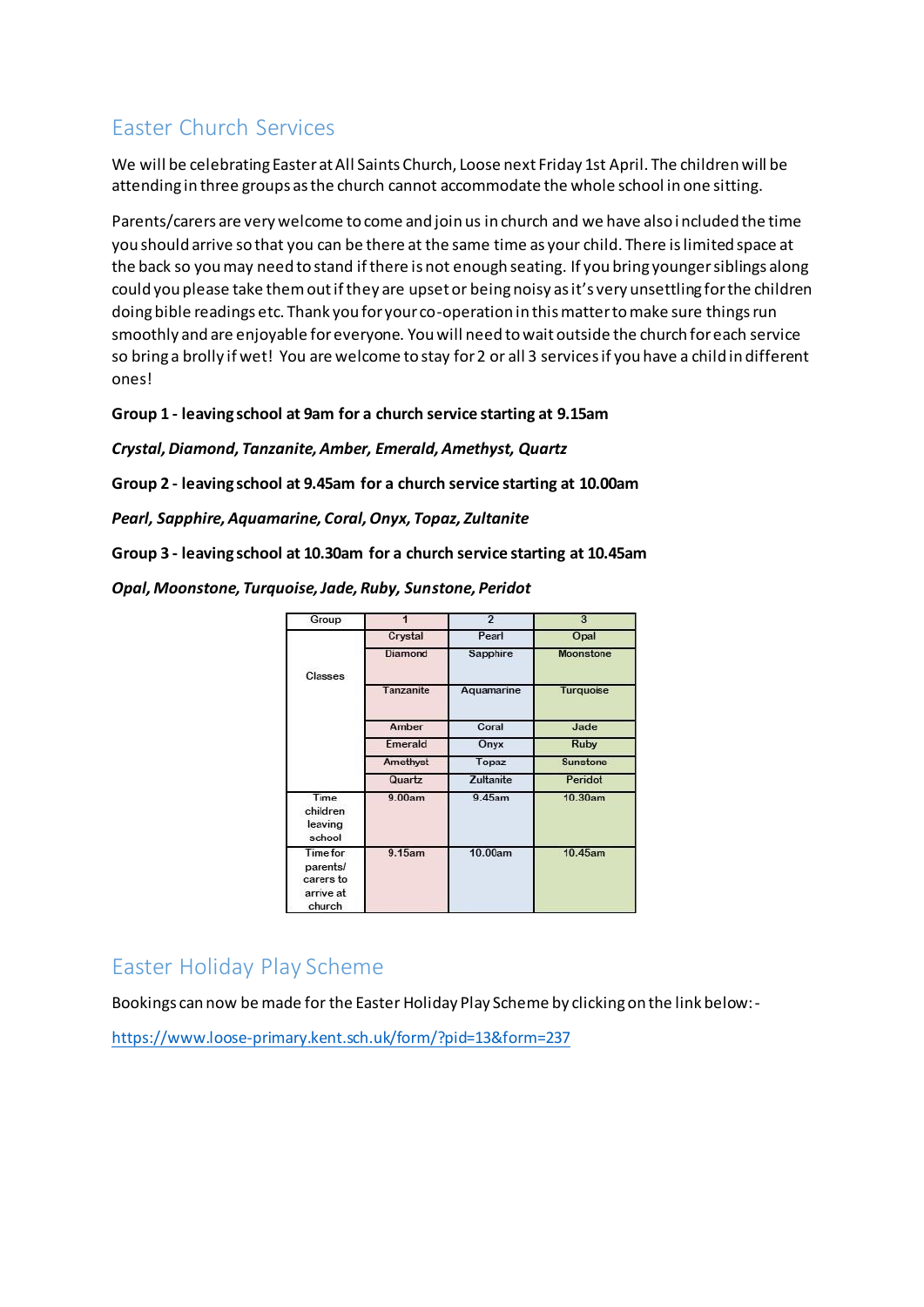

### Diary Dates

#### *Term 4*

#### *29 Mar - Moonstone Class Assembly 9am Brook Hall - families invited - date changed*

01 Apr - Easter Church Services

01 Apr - Open Afternoon - chance to speak to your child's class teacher and look at their learning. Children can be signed out from 2pm onwards

01 Apr - Last day of term

#### **Term 5**

- 19 Apr Children back to school
- 19 Apr Year R National Offer Day
- 19 Apr PTA Meeting 8pm Chequers Pub Loose
- 29 Apr Non School Uniform Day more info to follow
- 02 May Bank Holiday
- 09-12 May KS2 SATs All Year 6 children must be in school
- 10 May Amethyst Class Assembly 9am Orchard Hall families invited
- 17 May Sunstone Class Assembly 9am Orchard Hall families invited
- 18 May Year 4 trip to Horton Kirby
- 20 May Parent Council Meeting 2.15-3pm
- 20 May PTA Disco more info to follow
- 24 May Topaz Class Assembly 9am Orchard Hall families invited
- 27 May Last day of term children back in school Tuesday 7th June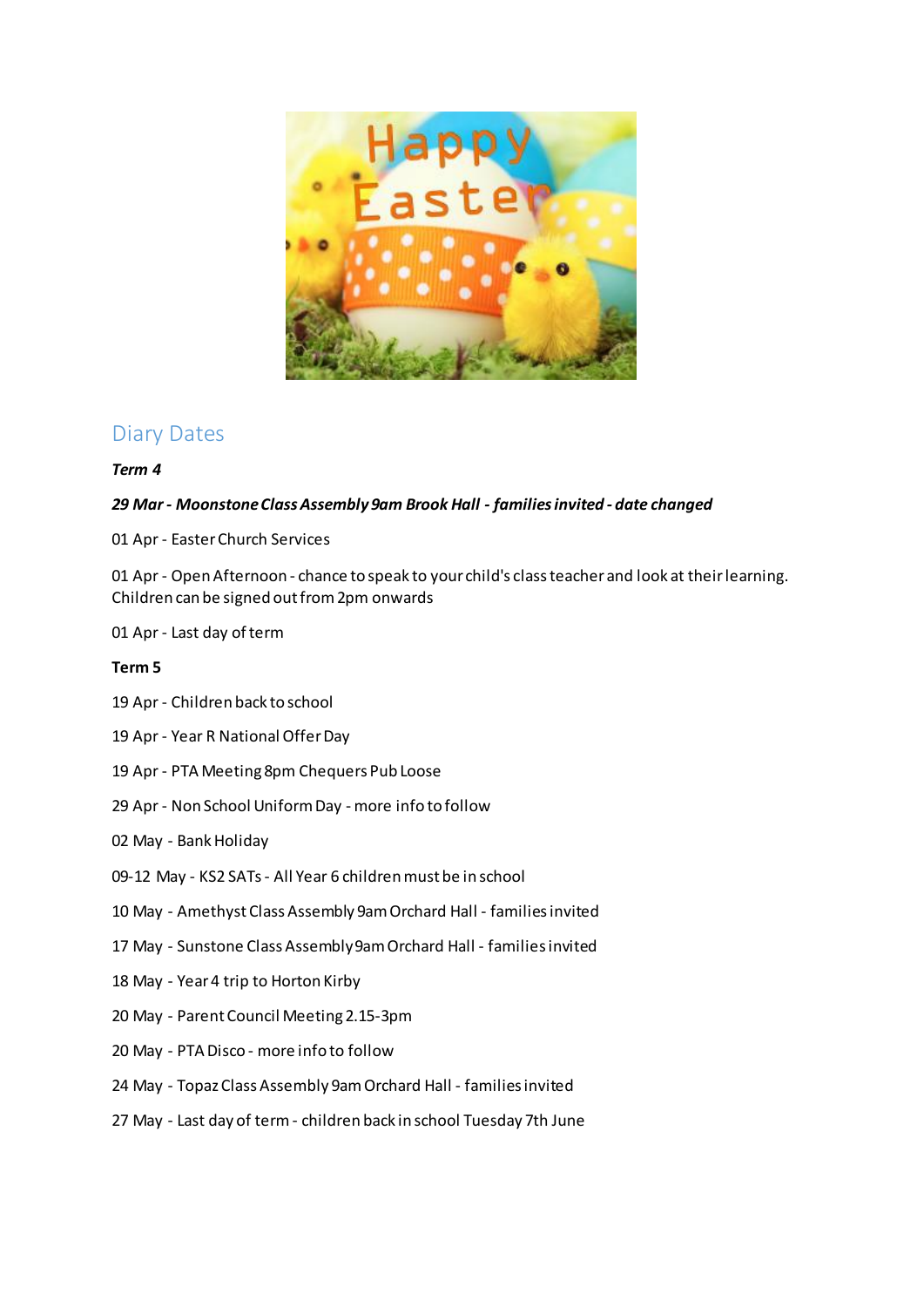

# Learner of the Week

Pearl - Perrie W Opal - Scott H Crystal - Imogen C Diamond - Lily-Mae W Sapphire - Imogen D Moonstone -Ralf S & Emily D Tanzanite -Aharshan R Aquamarine - Teddy D Turquoise - Zara S Coral - Parker B Amber - George F Jade - Reuben M Emerald -Orla M Onyx - Jaden S Ruby - Scott M Topaz - Bea D Sunstone - Finley A Amethyst -Henry S Peridot -Annie W Zultanite - Max E Quartz -Bonnie W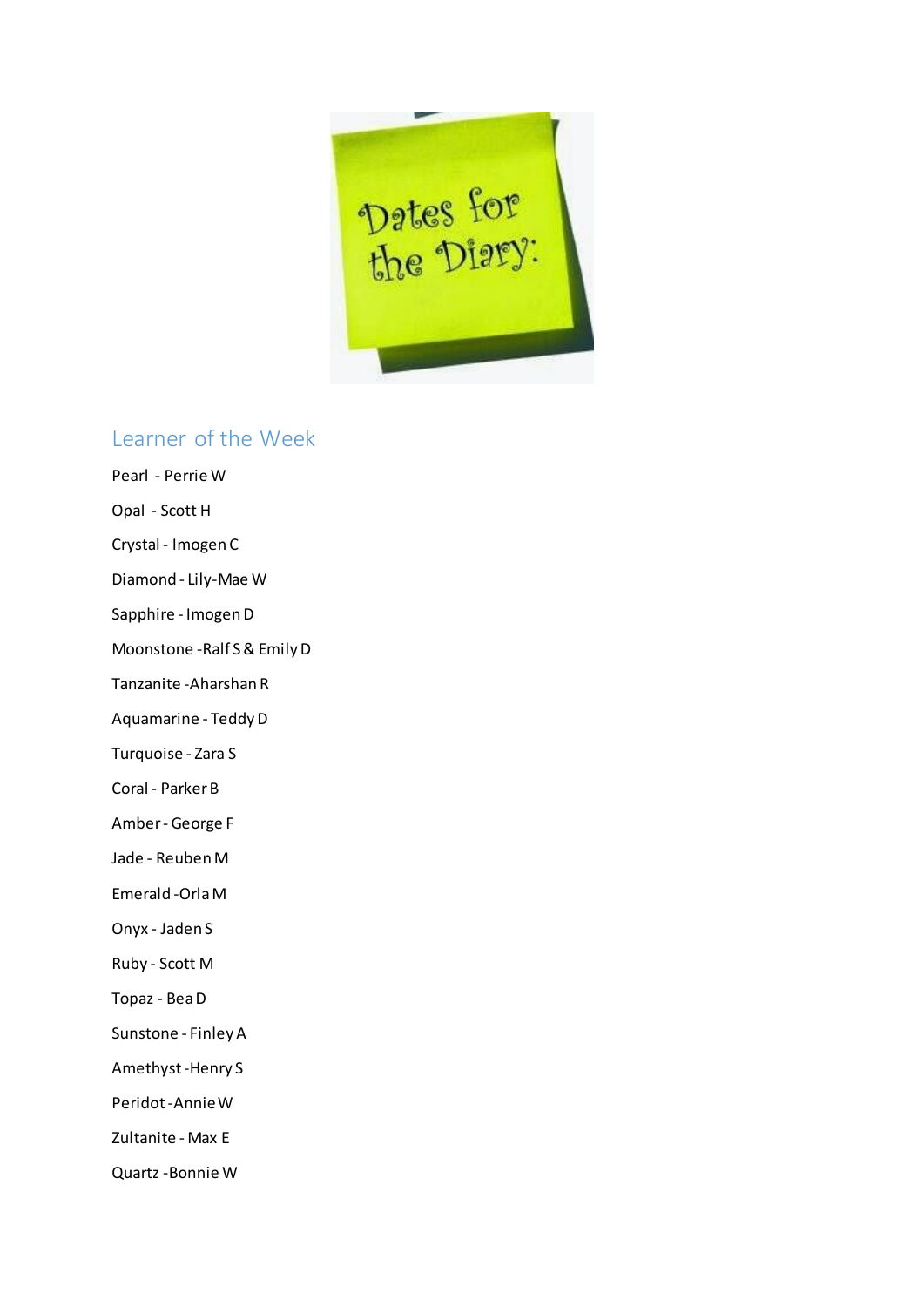

### House Points

1st - Attenborough 2nd - Parks

3rd - Donaldson

4th - Curie

Huge well done to Attenborough House this week!



# Open Afternoon

Parents/carers are invited in to school between 2.00pm and 3.30pm on the last day of term next Friday, 1st April. Come and see your child's work & catch up with their teacher. Children can be signed out from the classroom and taken home from 2.00pm onwards. The children will be given a sticker and will not be allowed to leave the building without one. Children cannot be signed out by anyone else unless we have received your written authority in their Learning Journal or you have telephoned the office with a message in advance. *Messages must be with the office no later than*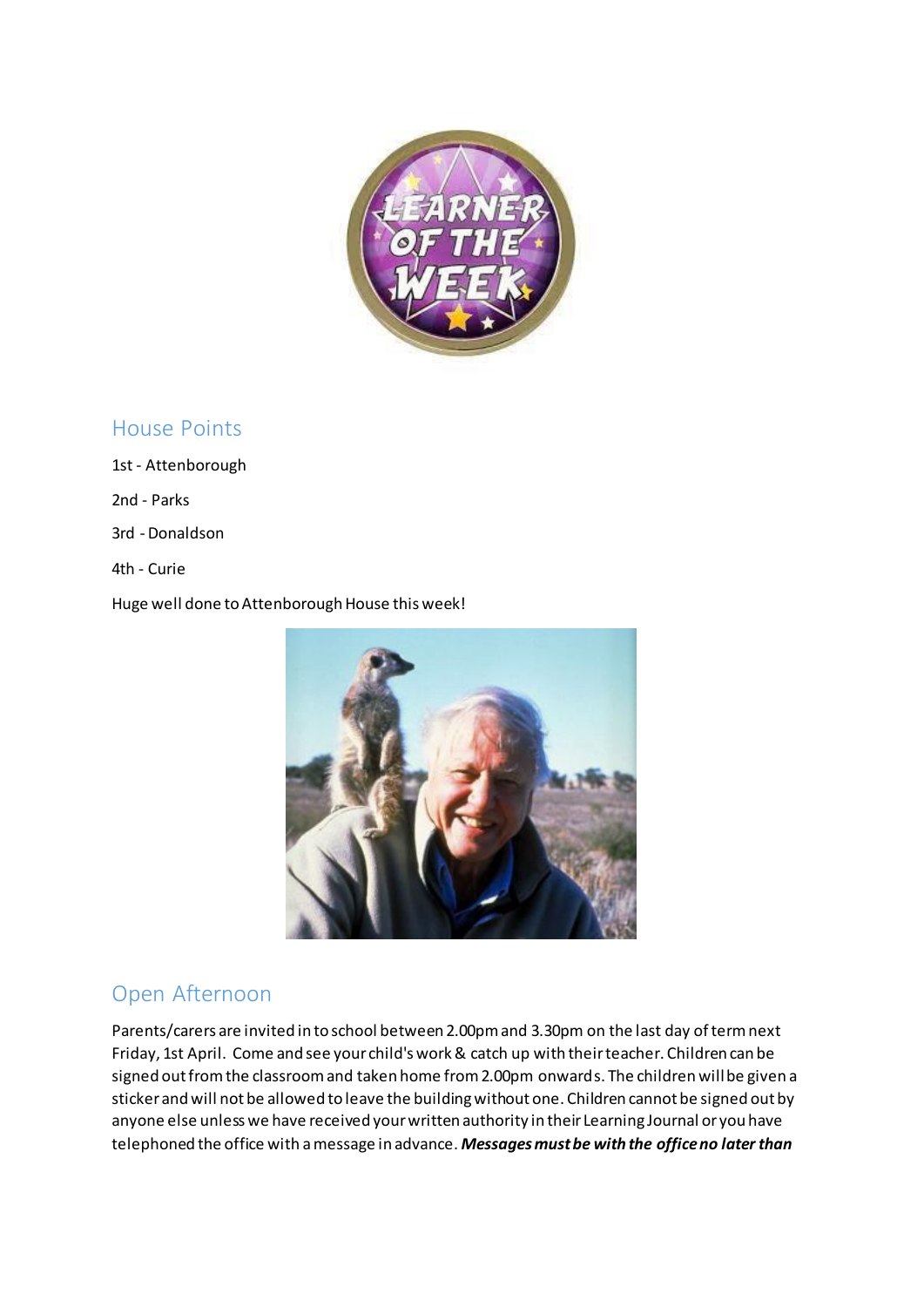*12.00pm that day so they can deliver them round the school before 2.00pm*. We look forward to welcoming you all into school again!

### PTA Events & Dates

#### **Spring Raffle**

The raffle draw took place last Friday with an amazing number of prizes and winners. Thank you so much for all the amazing prize donations from parents, local businesses and friends of the school. We raised an amazing £1827 -thank you for all of your support with this great event.

#### **Loose Gets Lively**

Thank you so much if you helped on the refreshments stall at the fabulous show put on by the school Wednesday and Thursday evening this week. Many hands make light work! It was great to have new faces on board too. Thank you.

#### **Loose Primary School Running Club**

Community run next date - Sunday 27th March 2022, £1 to join in, 5km distance but can go longer or shorter! All abilities welcome. Meett at the Anglesey Avenue bus stop, 8am or 9am outside school.

#### **Save the Date**

Late Summer Festival - Saturday 17th September 2022



### Contact Us

[brook@loose-primary.kent.sch.uk](mailto:brook@loose-primary.kent.sch.uk) - this is for parents to contact teachers re work/passwords & every day matters etc in KS1 (Year R, 1 & 2)

[orchard@loose-primary.kent.sch.uk](mailto:orchard@loose-primary.kent.sch.uk) - this is for parents to contact teachers re work/passwords & every day matters etc in KS2 (Years 3 - 6)

[lasc.asc@loose-primary.kent.sch.uk](mailto:lasc.asc@loose-primary.kent.sch.uk) - please use this email address for *ALL*extended services bookings/queries/requests etc. Please do not email the office with these.

[office@loose-primary.kent.sch.uk](mailto:office@loose-primary.kent.sch.uk) - use this for all other emails and urgent matters

Phone Number 01622 743549